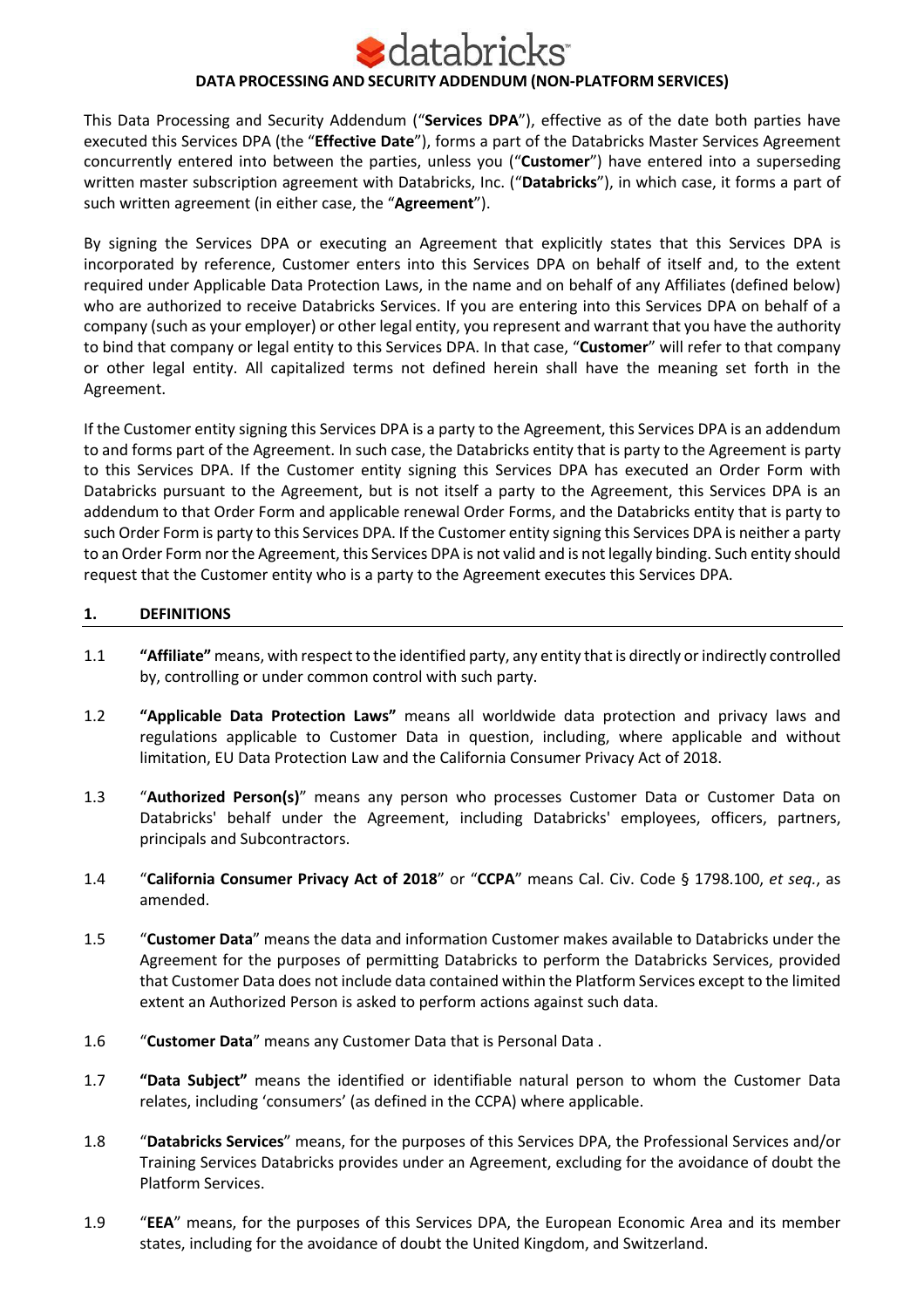- 1.10 **"EU Data Protection Law"** means Regulation 2016/679 of the European Parliament and of the Council on the protection of natural persons with regard to the processing of Personal Data and on the free movement of such data (General Data Protection Regulation) ("**GDPR**").
- 1.11 "**Personal Data**" means information relating to an identified or identifiable **Data Subject**; an identifiable natural person is one who can be identified, directly or indirectly, in particular by reference to an identifier such as a name, an identification number, location data, an online identifier or to one or more factors specific to their physical, physiological, genetic, mental, economic, cultural or social identity. For the avoidance of doubt, Personal Data includes, where applicable, personally identifiable information and personal information (as defined in the CCPA).
- 1.12 "**Platform Services**" means the Databricks software as a service platform.
- 1.13 "**Privacy Shield**" means the EU-US Privacy Shield self-certification program operated by the U.S. Department of Commerce and approved by the European Commission pursuant to Decision C(2016)4176 dated July 12, 2016 (as may be amended, superseded, or replaced).
- 1.14 "**Privacy Shield Principles**" means the Privacy Shield Framework Principles (as supplemented by the Supplemental Principles) contained in Annex II to the European Commission Decision of 12 July 2016 pursuant to the Directive, details of which can be found at www.privacyshield.gov/eu-us-framework.
- 1.15 **"Security Breach"** means a breach of security leading to any accidental, unauthorized or unlawful loss, disclosure, destruction, alteration, or access to Customer Data.
- 1.16 "**Sensitive Data**" means any (i) bank, credit card or other financial account numbers or login credentials, (ii) social security, tax, driver's license or other government-issued identification numbers, (iii) health information identifiable to a particular individual; (iv) information that could reasonably be used to determine the physical location of a particular individual or (v) any "special" or "sensitive" categories of data as those terms are defined according to EU Data Protection Law or any similar category under other Applicable Data Protection Laws.
- 1.17 **"Subcontractor"** means any third party (including any Databricks' Affiliate) engaged by Databricks to perform the Services, including to the extent such third party is engaged to process any Customer Data on behalf of Customer (such Subcontractors, "**Subprocessors**").

The terms "**Controller**", "**Processor**," "**process**," and "**processing**," have the meanings given to them in Applicable Data Protection Laws. The term Controller also includes 'businesses' (as defined in the CCPA) and the term Processor includes 'service providers' (as defined in the CCPA) to the extent the rights and obligations described herein apply under the CCPA. If and to the extent that Applicable Data Protection Laws do not define such terms, then the definitions given in EU Data Protection Law will apply.

# **2. PURPOSE; SCOPE**

- 2.1 Customer and Databricks have entered into the Agreement pursuant to which Customer is being provided Databricks Services. The parties acknowledge and agree that it is the expectation of both parties that (a) the purpose of the Agreement is **not** for Databricks to process Personal Data on behalf of Customer or any Customer Affiliates; and (b) that, accordingly, Customer agrees that it will limit Databricks' access to Personal Data to the extent necessary to perform the Databricks Services.
- 2.2 Section 2.1 notwithstanding, this Services DPA shall apply where and **only** to the extent that Databricks processes Customer Data on behalf of Customer as a Processor in the course of providing Databricks Services pursuant to the Agreement.
- 2.3 Accordingly, if Databricks processes any such Customer Personal Data, Databricks shall process Customer Personal Data (i) only as a Processor acting on behalf of Customer (whether as Controller or itself a Processor on behalf of third party Controllers); and (ii) in accordance with Customer's documented instructions as set forth in this Services DPA, the Agreement(s) or as otherwise necessary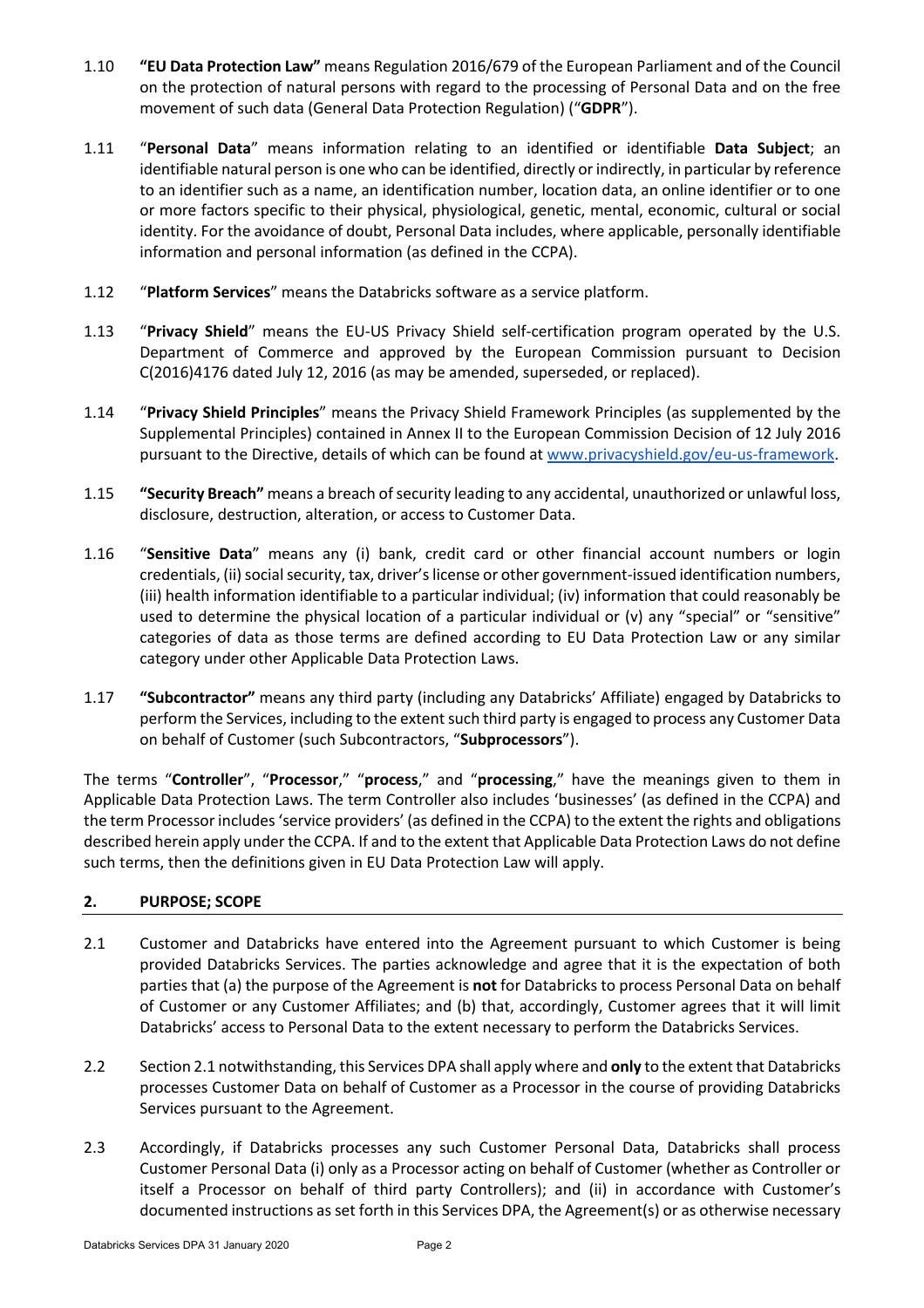to provide the Databricks Services; *provided that* Databricks shall inform Customer if, in its opinion, Customer's processing instructions infringe any law or regulation; in such event, Databricks is entitled to refuse processing of Personal Data that it believes to be in violation of any law or regulation. Without limiting the foregoing, Databricks will not 'sell' Customer Data (as such term is defined in the CCPA).

2.4 For the avoidance of doubt, and notwithstanding anything to the contrary in the Agreement or this Services DPA, this Services DPA does not apply to the Databricks Platform Services, which are subject to, with respect to the Databricks Platform Services on Amazon Web Services, an agreement between Customer and Databricks, and with respect to the Azure Databricks Platform Services, an agreement between Customer and Microsoft Corporation.

# **3. SUBCONTRACTING**

- 3.1 Notwithstanding anything to the contrary in the Agreement, Customer agrees that Databricks may appoint Subcontractors to assist it in providing the Databricks Services, provided that:
	- (a) such Subcontractors are bound to a written agreement substantially as protective of Customer Data and Personal Data as the Agreement and this Services DPA;
	- (b) agree to act only on Databricks' instructions when processing the Customer Data or Customer Data (which instructions shall be consistent with Customer's processing instructions to Databricks); and
	- (c) agree to protect the Customer Data and Customer Data to a standard consistent with the requirements of this Services DPA, including by implementing and maintaining appropriate technical and organizational measures to protect the Customer Data and Customer Data they process consistent with the Security Standards.
- 3.2 Databricks remains fully liable for any breach of this Services DPA or the Agreement that is caused by an act, error or omission of such Subcontractors to the extent Databricks would have been liable for such act, error or omission had it been caused by Databricks.
- 3.3 Additionally, while it is not the intention of either party that such Subcontractors process Personal Data on behalf of Customer, to the extent Databricks becomes aware that a Subcontractor processes or may process Personal Data during the performance of the Databricks Services, Databricks will notify Customer that such Subcontractor is acting as a Subprocessor. In the event that Customer objects to the processing of Customer Data by any such Subcontractor, it shall inform Databricks in writing within 10 calendar days after notice has been provided by Databricks. In the event that Customer timely objects on reasonable grounds relating to the protection of Customer Data Databricks will either, at Databricks option (a) appoint a different Subcontractor reasonably acceptable to Customer to act as a Subprocessor; or (b) instruct the Subcontractor to not process Customer Data.

## **4. COOPERATION**

- 4.1 Databricks will promptly notify Customer if it becomes aware that it is acting as a processor for any Customer Data or otherwise has been provided any Customer Data by Customer. The parties agree that, unless otherwise mutually agreed by the parties, Databricks may at its option delete any Customer Data in order to no longer be deemed a processor of Customer. Additionally, at Customer's written request and expense, Databricks will make reasonable efforts to assist Customer with compliance with Applicable Data Protection Laws to the extent applicable to the performance of the Databricks Services by Databricks.
- 4.2 If Applicable Data Protection Laws and corresponding obligations related to the processing of Personal Data change, the parties shall discuss in good faith any necessary amendments to this Services DPA and/or the Agreement.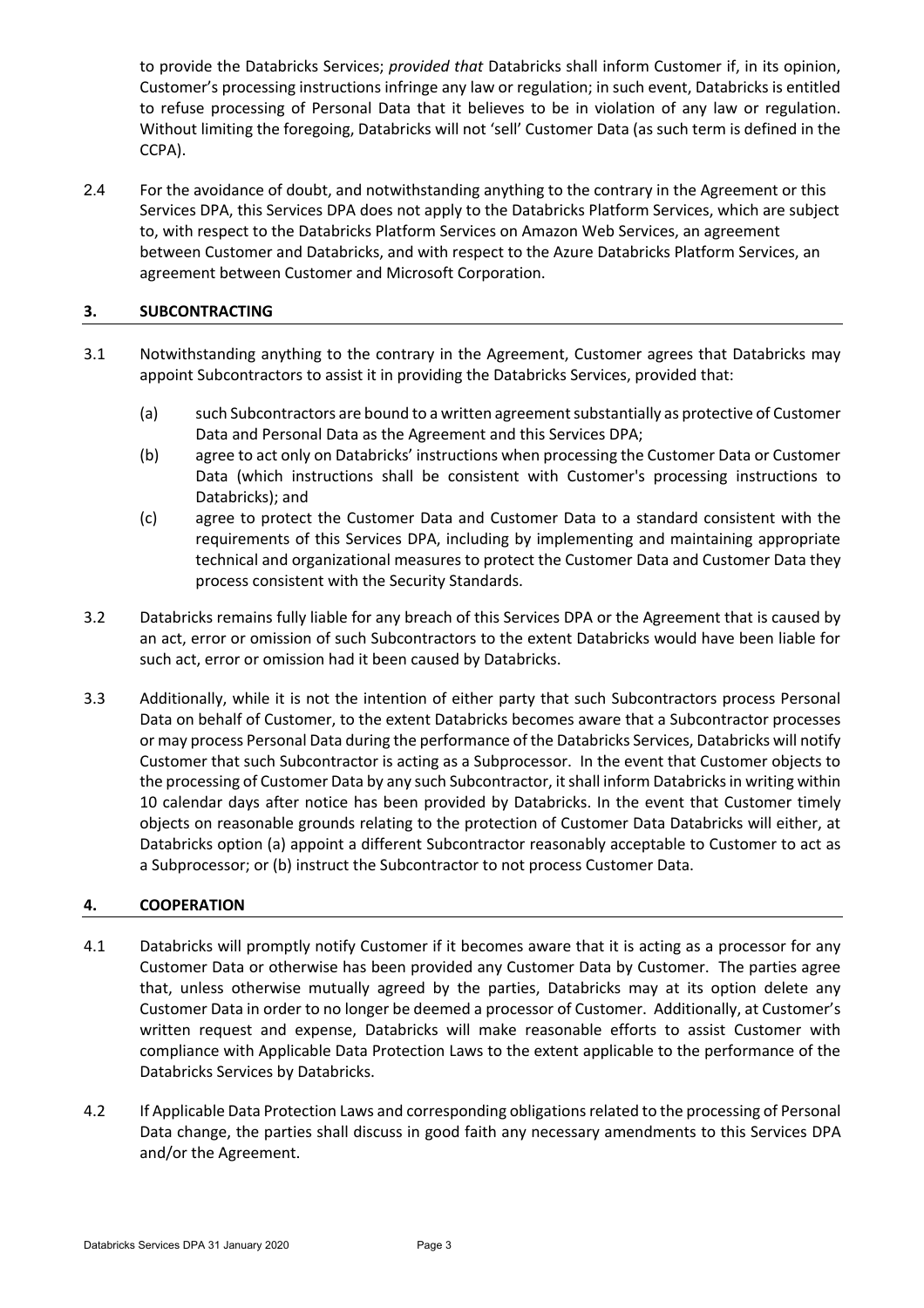## **5. DATA ACCESS & SECURITY MEASURES**

- 5.1 Databricks shall ensure that any Authorized Person is subject to a duty of confidentiality (whether a contractual or statutory duty) and that they process Customer Data (including any Customer Data contained therein) only for the purpose of delivering the Databricks Services under the Agreement(s) to Customer.
- 5.2 Databricks will implement and maintain appropriate technical and organizational security measures to protect against Security Breaches and to preserve the security, availability, integrity and confidentiality of Customer Data ("**Security Measures**") and will review such Security Measures on at least an annual basis. Such measures shall have regard to the state of the art, the costs of implementation and the nature, scope, context and purposes of processing as well as the risk of varying likelihood and severity for the rights and freedoms of natural persons.

#### **6. SECURITY INCIDENTS**

- 6.1 In the event of a Security Breach, Databricks shall inform Customer without undue delay and provide written details of the Security Breach, including the type of data affected and the identity of affected person(s) as soon as such information becomes known or available to Databricks.
- 6.2 Furthermore, in the event of a Security Breach, Databricks shall:
	- (a) provide timely information and cooperation as Customer may reasonably require to fulfill Customer's data breach reporting obligations under Applicable Data Protection Laws; and
	- (b) take such measures and actions as are appropriate to remedy or mitigate the effects of the Security Breach and shall keep Customer up-to-date about all developments in connection with the Security Breach.

#### **7. SECURITY REPORTS & INSPECTIONS; AUDITS**

- 7.1 The parties acknowledge that Databricks uses external auditors to verify the adequacy of its Security Measures. This audit:
	- (a) will be performed at least annually;
	- (b) will be performed according to ISO 27001 standards or such other alternative standards that are substantially equivalent to ISO 27001;
	- (c) will be performed by independent third-party security professionals at Databricks' selection and expense; and
	- (d) will result in the generation of an audit report affirming that Databricks' data security controls achieve industry standards under Service Organization Controls No. 2 (SOC2) in accordance with AT-C 205 or such other alternative standards that are substantially equivalent to SOC 2 Type 2 ("**Report**").
- 7.2 At Customer's written request, Databricks will provide Customer with copies of its Report so that Customer can reasonably verify Databricks' compliance with the security and audit obligations under this Agreement. The Report and any summaries thereof will constitute Databricks' Confidential Information under the confidentiality provisions of the Agreement.
- 7.3 Databricks will respond in a commercially reasonable timeframe to any requests for additional information or clarification from Customer related to such Report.

#### **8. DATA TRANSPORT**

8.1 To the extent that Databricks processes any Customer Data subject to EU Data Protection Law ("**EEA Data**") on behalf of Customer, the parties agree that Databricks makes available the transfer mechanisms listed below for any transfers of EEA Data from the EEA to Databricks located in a country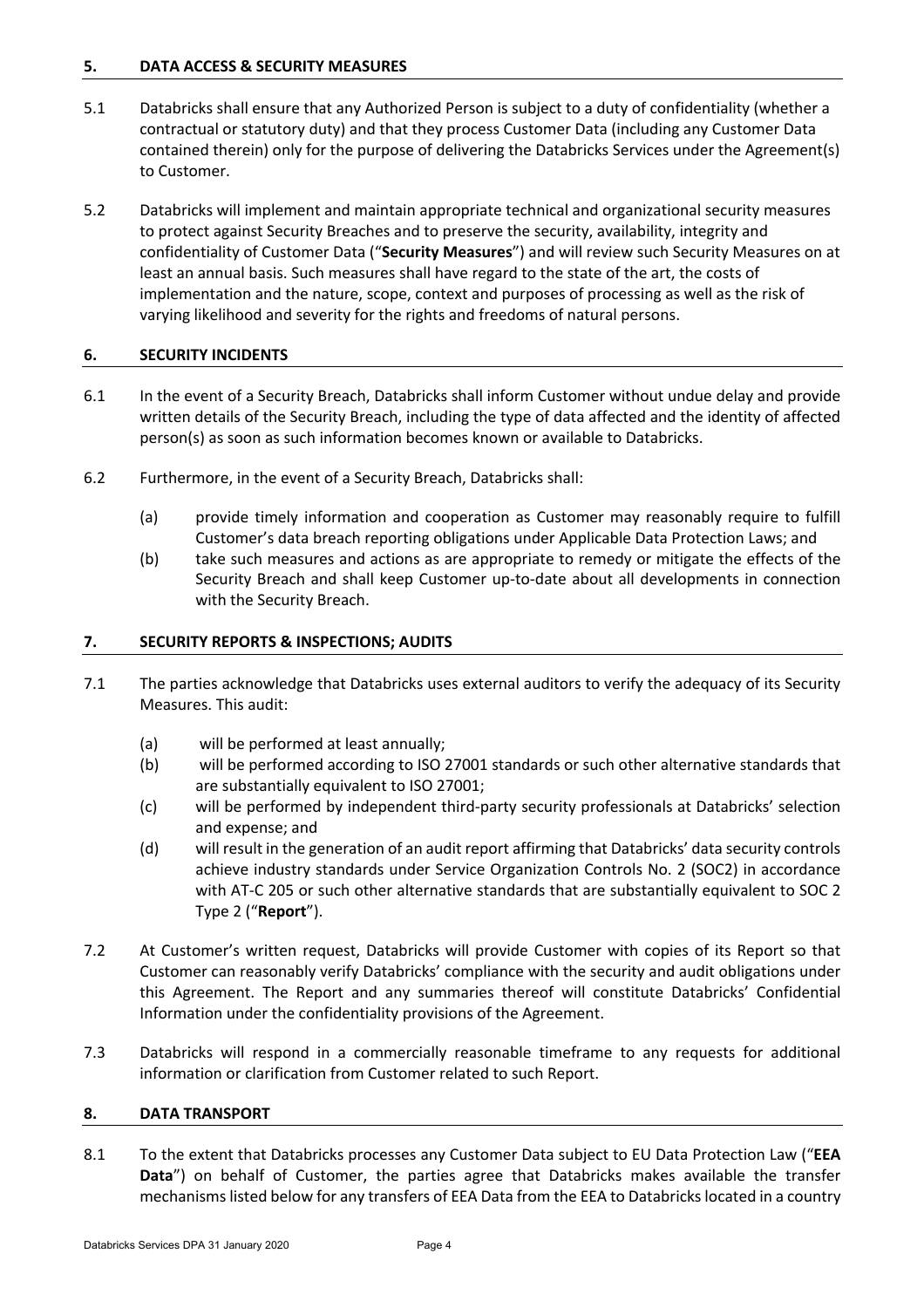which does not ensure an adequate level of protection (within the meaning of Applicable Data Protection Laws) and to the extent such transfers are subject to such EU Data Protection Law:

- (a) (i) Databricks will be deemed to provide adequate protection (within the meaning of EU Data Protection Law) for EEA Data by virtue of having self-certified its compliance with the Privacy Shield; (ii) Databricks agrees to process EEA Data in compliance with the Privacy Shield Principles; (iii) if Databricks is unable to comply with its obligations under this sub-Section, Databricks will inform the Customer; and (iv) Databricks will promptly cease (and cause its Subprocessors to promptly cease) processing such EEA Data if in Customer's sole discretion, Customer determines that Databricks has not or cannot correct any non-compliance with this sub-Section in accordance with the Privacy Shield Principles within a reasonable time frame.
- (b) To the extent the transfer mechanism identified in Section 8.1(a) does not apply to the transfer, is invalidated and/or Databricks is no longer self-certified to the Privacy Shield, the parties agree to mutually negotiate sufficient data protection measures or modify the Agreement so that Databricks will not act as a processor with respect to any Customer Personal Data.

## **9. DELETION & RETURN**

Upon Customer's request upon termination or expiry of the Agreement, Databricks shall destroy all Customer Data (including Customer Data) in its possession or control. This requirement shall not apply to the extent that Databricks is required by any applicable law to retain some or all of the Customer Data (including Customer Data), in which event Databricks shall isolate and protect such data from any further processing except to the extent required by such law.

#### **10. GENERAL**

- 10.1 The parties agree that this Services DPA shall replace any existing Services DPA (including the Standard Contractual Clauses (as applicable)) the parties may have previously entered, solely to the extent it applies to the Databricks Services specified under this Services DPA.
- 10.2 This Services DPA shall be effective on the date of the last signature set forth below. The obligations placed upon Databricks under this Services DPA shall survive so long as Databricks and/or its Subcontractors processes Customer Data on behalf of Customer.
- 10.3 This Services DPA may not be modified except by a subsequent written instrument signed by both parties.
- 10.4 If any part of this Services DPA is held unenforceable, the validity of all remaining parts will not be affected.
- 10.5 In the event of any conflict between this Services DPA and any data privacy provisions set out in any Agreements the parties agree that the terms of this Services DPA shall prevail. Notwithstanding the foregoing, if there is any conflict between this Services DPA and a BAA applicable to any patient, medical or other protected health information regulated by HIPAA or any similar U.S. federal or state laws, rules or regulations applicable to health information, then the BAA shall prevail to the extent the conflict relates to such data.
- 10.6 Notwithstanding anything to the contrary in the Agreement or this Services DPA, each party's and all of its affiliates' liability, taken together in the aggregate, arising out of or related to this Services DPA, any Order or the Agreement, whether in contract, tort or under any other theory of liability, shall remain subject to the 'Limitation of Liability' section of the Agreement, and any reference in such section to the liability of a party means the aggregate liability of that party and all of its affiliates under the Agreement and this Services DPA, including all Annexes hereto. Without limiting either of the parties' obligations under the Agreement, Customer agrees that any regulatory penalties incurred by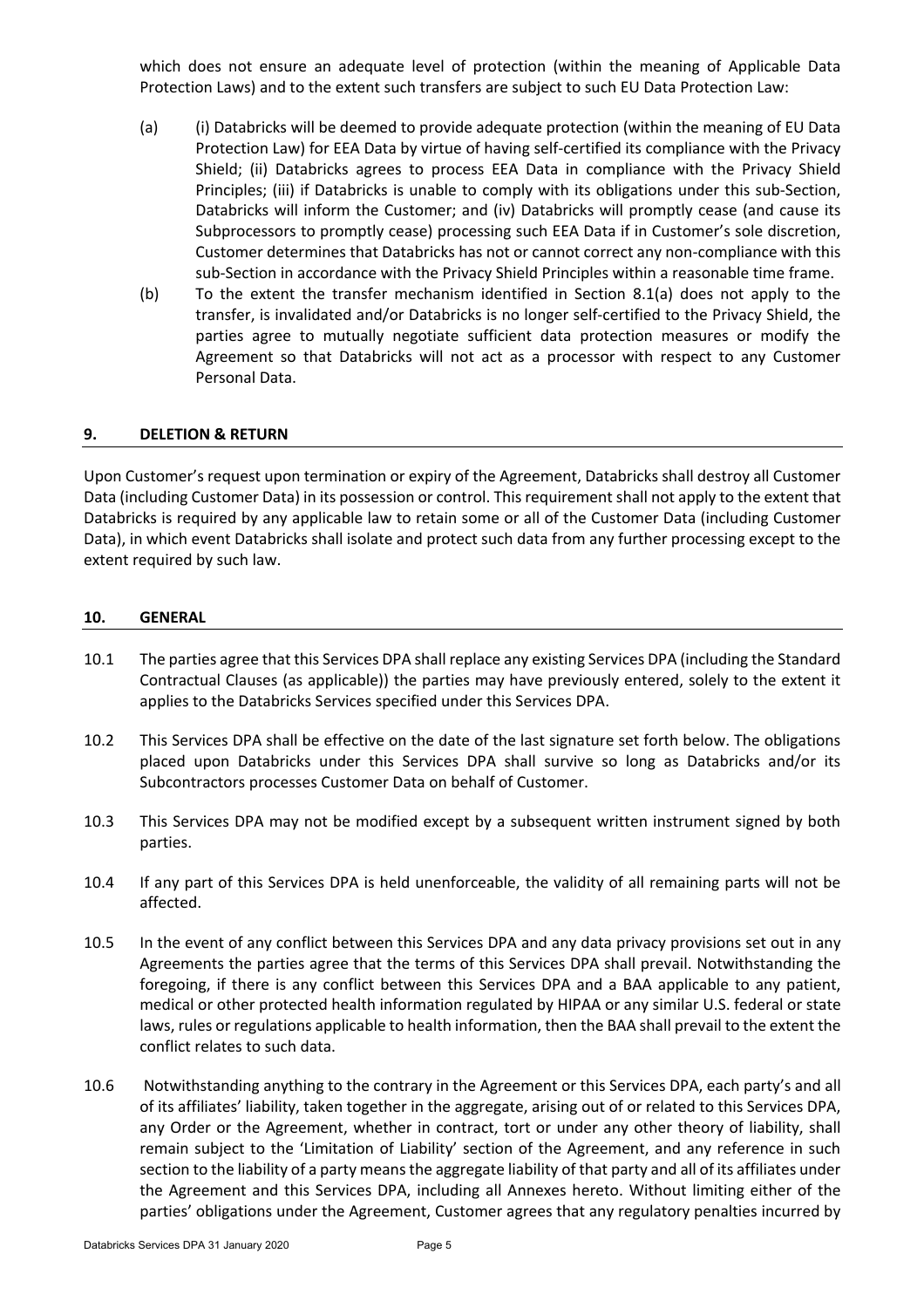Databricks in relation to the Customer Data that arise as a result of, or in connection with, Customer's failure to comply with its obligations under this Services DPA or any Applicable Data Protection Laws shall count toward and reduce Databricks' liability under the Agreement as if such penalties were liabilities to the Customer under the Agreement.

- 10.7 This Services DPA will be governed by and construed in accordance with the governing law and jurisdiction provisions in the Agreement, unless required otherwise by Applicable Data Protection Laws.
- 10.8 This Services DPA will terminate simultaneously and automatically with the termination or expiry of the Agreement.

[*signature page follows*]